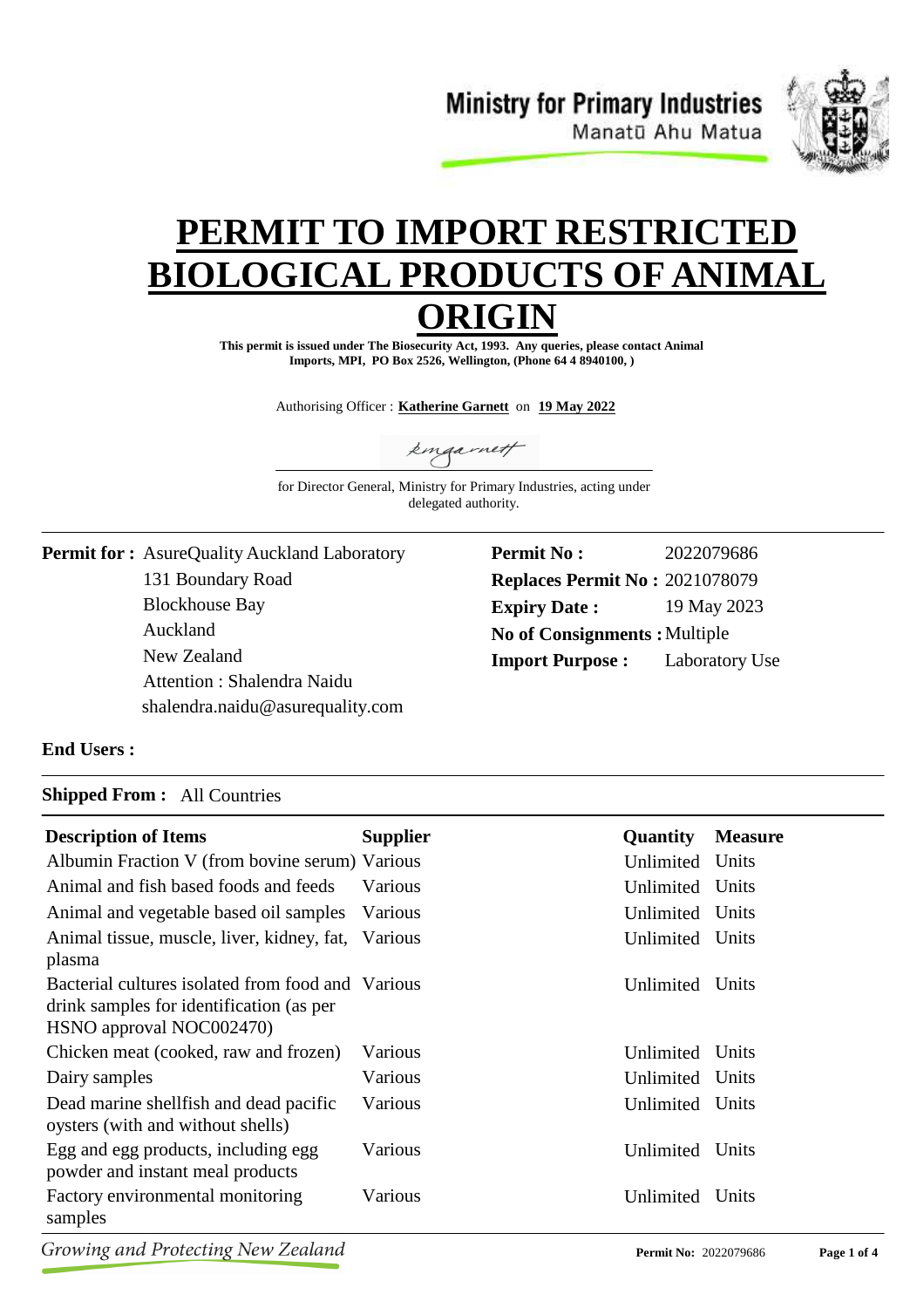## **Ministry for Primary Industries**



Manatū Ahu Matua

| <b>Description of Items</b>                                                                                    | <b>Supplier</b>                | Quantity  | <b>Measure</b> |
|----------------------------------------------------------------------------------------------------------------|--------------------------------|-----------|----------------|
| Food micro proficiency testing samples                                                                         | Nestle (Australia), FAPAS (UK) | Unlimited | Units          |
| Fungal cultures isolated from food and<br>drink samples for identification (as per<br>HSNO approval NOC002470) | Various                        | Unlimited | Units          |
| Honey, pollen, honeycombs and bees<br>wax samples                                                              | Various                        | Unlimited | Units          |
| Human and animal antibodies                                                                                    | Various                        | Unlimited | Units          |
| Marine fish (dead, dried, frozen, powder, Various<br>oil or cooked)                                            |                                | Unlimited | Units          |
| Meat and meat by products samples                                                                              | Various                        | Unlimited | Units          |
| Premix (contains dairy powder, trace<br>elements and vitamins)                                                 | Various                        | Unlimited | Units          |
| Processed chicken skin                                                                                         | Various                        | Unlimited | Units          |
| Royal jelly and propolis                                                                                       | Various                        | Unlimited | Units          |
| Soil and sediment samples                                                                                      | Various                        | Unlimited | Units          |
| Unprocessed wool and animal hair)                                                                              | Various                        | Unlimited | Units          |

### **Import Health Standard**

MICROIC.ALL, 31 Jan 2010, Microorganisms from All Countries IHS.SOWTR, Soil, Rock, Gravel, Sand, Clay and Water

| <b>Post Entry Type : Containment</b> |                                                                                                                                                                                                                                                                                                                                                                                                                                                                                                                                                                                                                                                                                           |
|--------------------------------------|-------------------------------------------------------------------------------------------------------------------------------------------------------------------------------------------------------------------------------------------------------------------------------------------------------------------------------------------------------------------------------------------------------------------------------------------------------------------------------------------------------------------------------------------------------------------------------------------------------------------------------------------------------------------------------------------|
|                                      | <b>Standard Reference:</b> 154.03.02 (Facilities for Microorganisms and Cell Cultures: 2007a)                                                                                                                                                                                                                                                                                                                                                                                                                                                                                                                                                                                             |
|                                      | <b>Containment Facility: AsureQuality - Auckland (Labnet)</b><br>Shalendra Naidu<br><b>Operator:</b><br>131 Boundary Road<br><b>Blockhouse Bay</b><br>Auckland                                                                                                                                                                                                                                                                                                                                                                                                                                                                                                                            |
| Ref:                                 | 1512                                                                                                                                                                                                                                                                                                                                                                                                                                                                                                                                                                                                                                                                                      |
|                                      | <b>Special Conditions:</b> You must comply with the import health standards (IHS) listed on this permit and meet<br>any special conditions recorded below. The IHS can be found at:<br>https://www.mpi.govt.nz/legal/compliance-requirements/ihs-import-health-standards/<br>Products imported under this permit may also be intended for chemical analysis. If this is<br>the case, the products must also be imported on the appropriate restricted import permit<br>issued under the Import Health Standard: Biological Products, BIOLOGIC.ALL. All<br>microorganism enrichment, isolation and/or culture work must be completed prior to the<br>samples undergoing chemical analysis. |
|                                      | There must be no attempt to undertake microorganism enrichment, isolation and/or<br>culture work for unwanted organisms.                                                                                                                                                                                                                                                                                                                                                                                                                                                                                                                                                                  |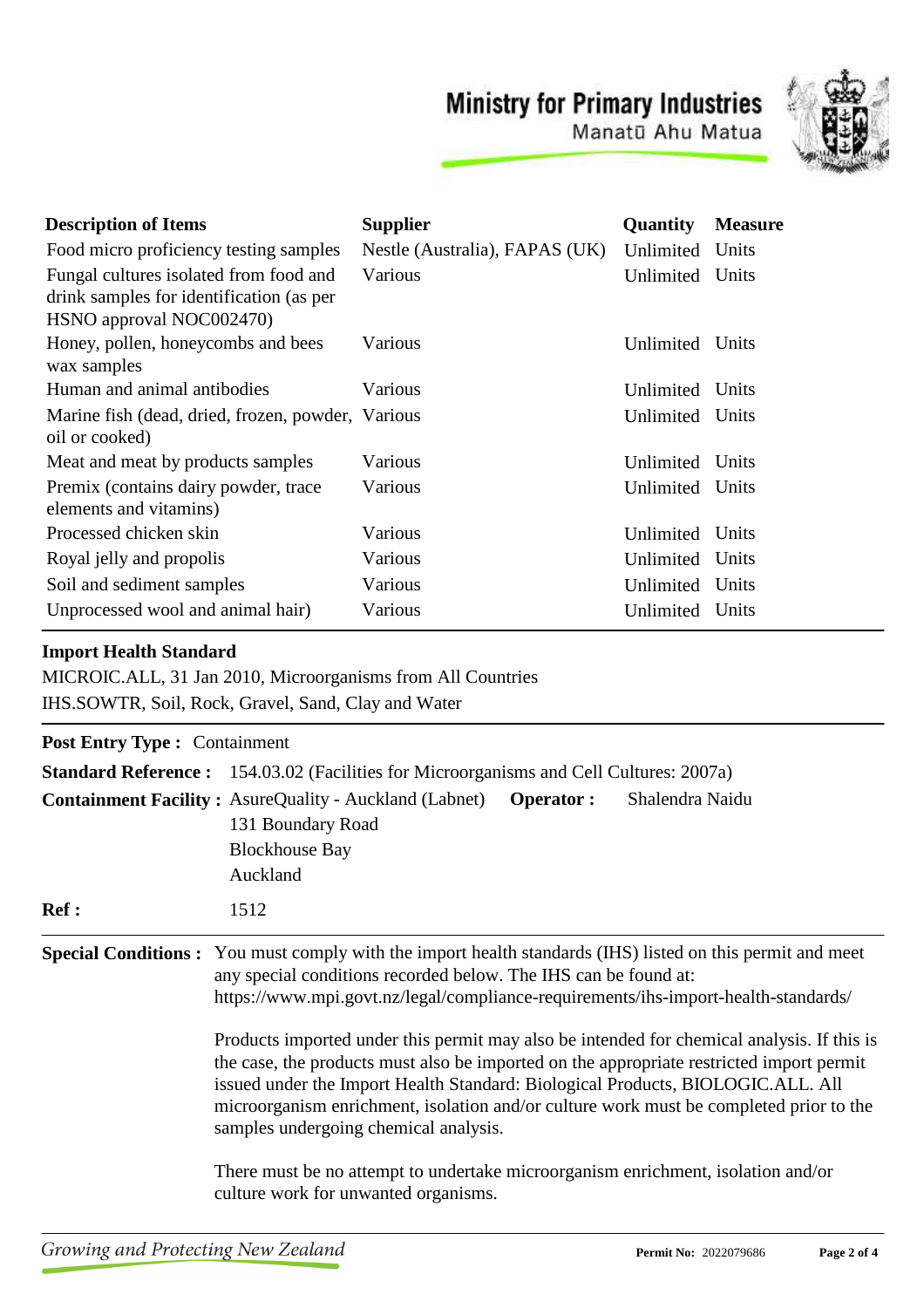



As per control 4 of HSNO approval NOC002470: this approval is limited to the importation into containment of non-pathogenic micro-organisms (Risk Group 1)

Growth of viral or bacterial samples is a regulated activity under the Hazardous Substances and New Organisms (HSNO) Act and requires a HSNO Act approval before the activity takes place.

If samples are not all destroyed via the testing process and it is intended any remaining samples are stored, the New Organisms team at the New Zealand Environmental Protection Authority (EPA) must be contacted to ascertain if a HSNO Act approval is required.

The most appropriate email address is neworganisms@epa.govt.nz.

BEE PRODUCT SAMPLES: All bee product samples must be destroyed upon completion of the testing processes.

The areas of the facility where the bee products are exposed or likely to be exposed must be insect proof as approved by MPI in the facility's operating manual.

SOIL and SEDIMENT consignments must be imported in accordance with the 'Soil, Rock, Gravel, Sand, Clay and Water" import health standard, which can be viewed in the following link: https://www.mpi.govt.nz/dmsdocument/1651

PROFICIENCY TESTING SAMPLES

All samples must be destroyed, either through the proficiency testing process or following completion of that process.

### **IMPORTANT INFORMATION FOR PERMIT HOLDERS AND AGENTS**

- 1 This permit, and compliance with the provisions of the specific import health standard(s) and/or entry conditions, does not guarantee that the goods you import will be given biosecurity clearance. There are other restrictions in sections 27 and 28 of the Biosecurity Act 1993 which apply to the giving of biosecurity clearance. The Biosecurity Act may be accessed at www.legislation.govt.nz
- 2 You will need to ensure that the goods you import comply with the provisions of the specific import health standard(s) and/or entry conditions that are applicable. The import health standard may be amended during the course of your permit. The Ministry for Primary Industries (MPI) will notify you of any significant changes to the import health standard and will re-issue the permit to accommodate these changes.
- 3 There are a number of other provisions in the Biosecurity Act 1993 which may affect you. If you commit an offence against the Biosecurity Act 1993, heavy penalties under section 157 of the Act might apply.
- 4 Apart from the Biosecurity Act 1993, there are other laws relating to or prohibiting the importation of goods. This permit, and compliance with the provisions of the specific import health standard(s) and/or entry conditions, does not absolve you of the need to comply with these laws.